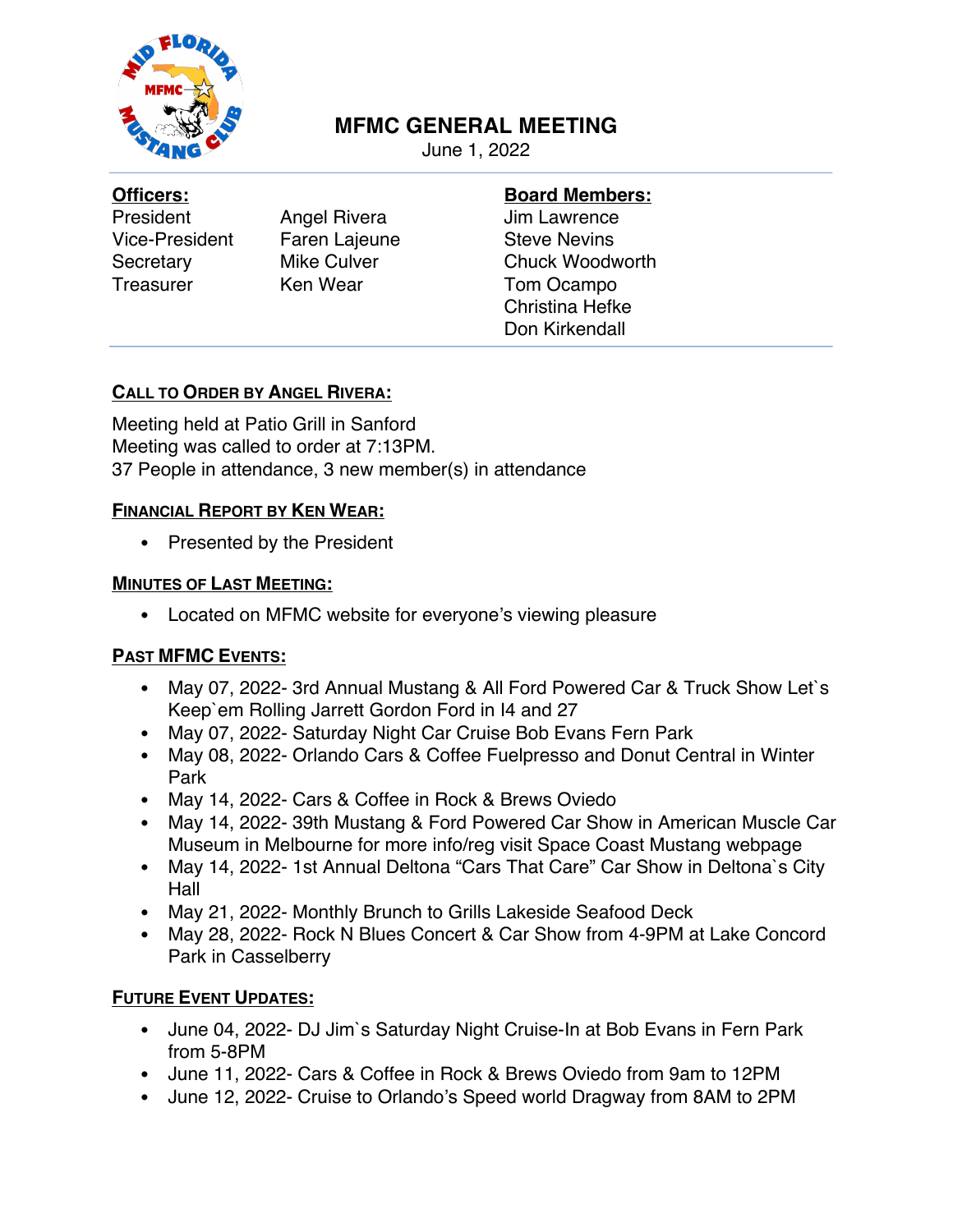- June 12, 2022- Orlando Cars & Coffee Fuelpresso and Donut Central in Winter Park from 9-11:30AM
- June 18, 2022- Hagerty Cars & Coffee at Ace Café Orlando from 9AM to 12PM
- June 19 HAPPY FATHERS DAY!!
- June 25, 2022- Monthly Brunch to the Cape Canaveral "Fish Lips" Waterfront Bar & Grill stay tune for signup
- July 11-16, Mustangs at Daytona Event. Stay tuned for the Epony for more details.
- February 4, 2023 Mustang Roundup, Longwood
- September 7-10, 2023 MCA Grand National American Muscle Car Museum, Melbourne, FL

# **TECH TIP OF THE MONTH:**

• None

## **MCA UPDATE:**

- Jim Lane reviewed the benefits of the MCA membership. Three membership tiers.
- MCA was awarded the MCA President's Award

## **CLUB BUSINESS:**

- Jim and Kate Lane were at the meeting Jim manages our website. We thank them for helping with this!!
- My Dream Car on MotorTrend is looking for people who want to showcase cars with a story. Joe R. has details if you are interested.
- Faren has an article in the MCA Magazine and an article about last year's Hope show. This is the  $4<sup>th</sup>$  month MFMC has had an article in the magazine.
- We are making a Video (How we judge cars at the Roundup)
- Open seats at our Board if you interested!!!
- Looking for California Special Cars if you have one or know someone get with Joe
- Rob Rugerio has accepted position on the MFMC board of Directors.
- Looking for California Specials for the 2023 Mustang Roundup.
- SAVE THE DAY SEPTEMBER 17, 2022!!! Hope Show
- Preparation for the HOPE SHOW starts NOW!! Stay tune for more info and volunteering opportunities!!! (last year we donated \$6400, hoping to increase this year)

**Special Guest:** Shawn from Empire Auto Spa talked about ceramic coatings and paint protectant film differences and benefits.